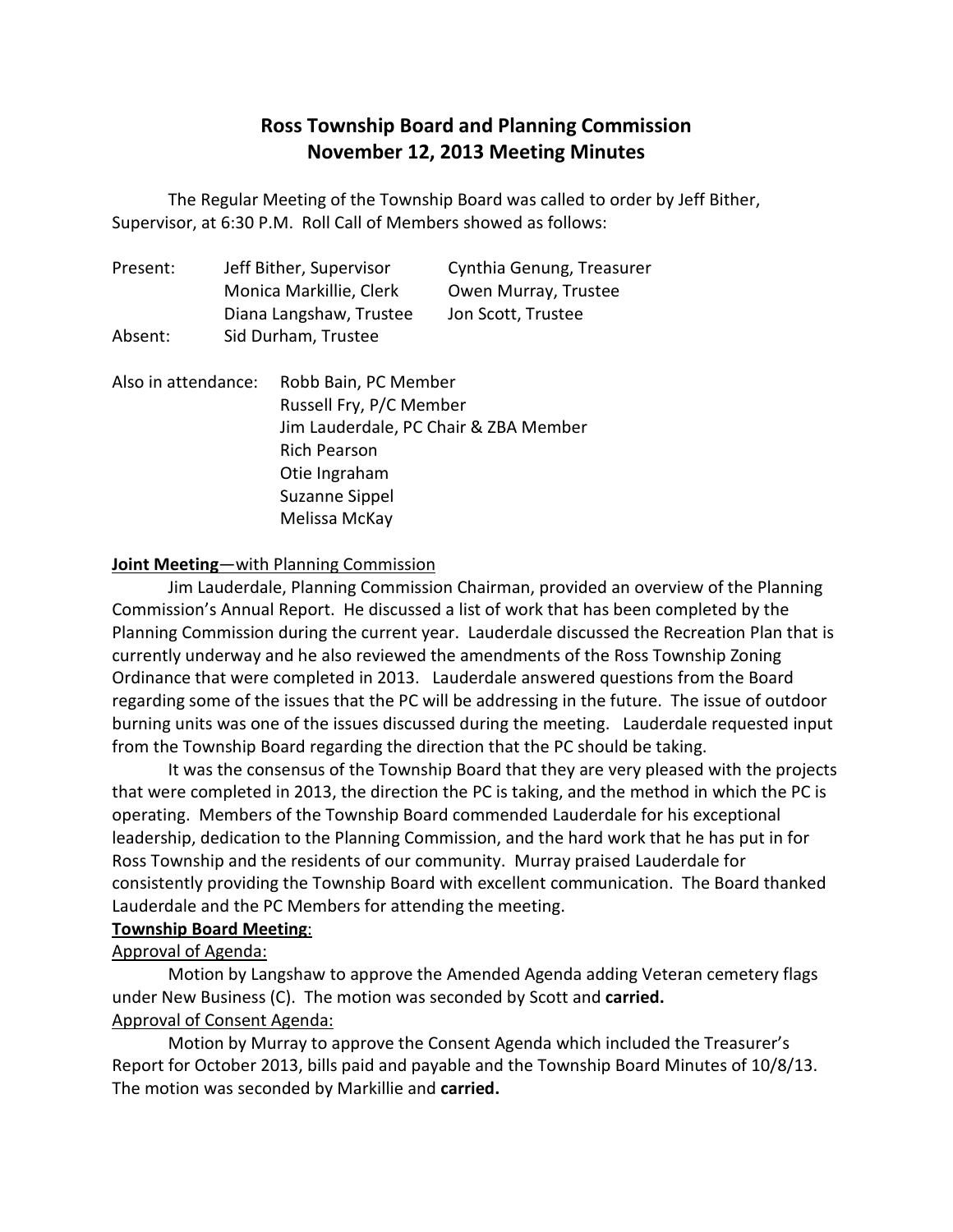#### Reports:

#### Fire Dept.:

 Genung reported the Annual Haunted House was a huge success noting that attendance for the event increased from last year.

## Ordinance Enforcement Report:

 Bither reviewed the Ordinance Enforcement Report for October 2013. Bither reported a Dangerous Structure Hearing took place for the Rubick Property stating that a compliance plan has been put in place with new deadlines for the proposed work to be completed. Police Report:

 Captain Bowen from the Kalamazoo County Sheriff's Dept. was present to review the Police Report for October 2013. Bowen addressed questions from the Board Members. Planning Commission:

 as a sample for the Board to review. Scott stated he has consulted with a few townships in the area, the most helpful being Prairieville Township. Scott reported the Kalamazoo River Valley Trail (KVRT) representatives have shown interest in helping the township put together a plan as well as at least three individuals from the township. Scott encouraged the Board to review the document and consider the formation of a Parks and Recreation Commission to guide the implementation of the Ross Township Recreation Plan. Jon Scott provided the Board with a Parks and Recreation Commission bylaw document

 Melissa McKay, a resident of Ross Township, expressed support for a bike trail system that connects Ross Township to the KVRT. McKay discussed the positive benefits a trail system would offer residents including, a connection to other communities and a safe place for people to bike and run. McKay pointed out Ross Township is a community rich with natural recourses and a bike trail system would encourage people from other communities to visit the area. McKay reported there is a significant runner/biker population in the township and further stated she is aware of at least 30 residents who would also like to see a bike trail system in the township. township. Bither encouraged the Board Members to review the bylaw document presented by

 Scott and suggested to have the item discussed at the Budget Workshop in December. He stated the item could then be considered at the January 2014 Township Board Meeting. Public Comments:

No Public Comments

**New Business:** 

#### Gull Lake Sewer Authority Ordinance:

 Motion by Langshaw to adopt the proposed Ordinance No. 192, (Ordinance Amending Sewage Disposal System Ordinance No. 179). The Motion was seconded by MarkillIe.

 aye and Scott-aye. The motion **carried with all ayes.**  Roll Call Vote Showed: Genung-aye, Murray-aye, Markillie-aye, Bither-aye, Langshaw-

# Set Budget Workshop Date:

 December 7, 2013 at 10:00 A.M. It was the Consensus of the Board to schedule the Budget workshop for Saturday,